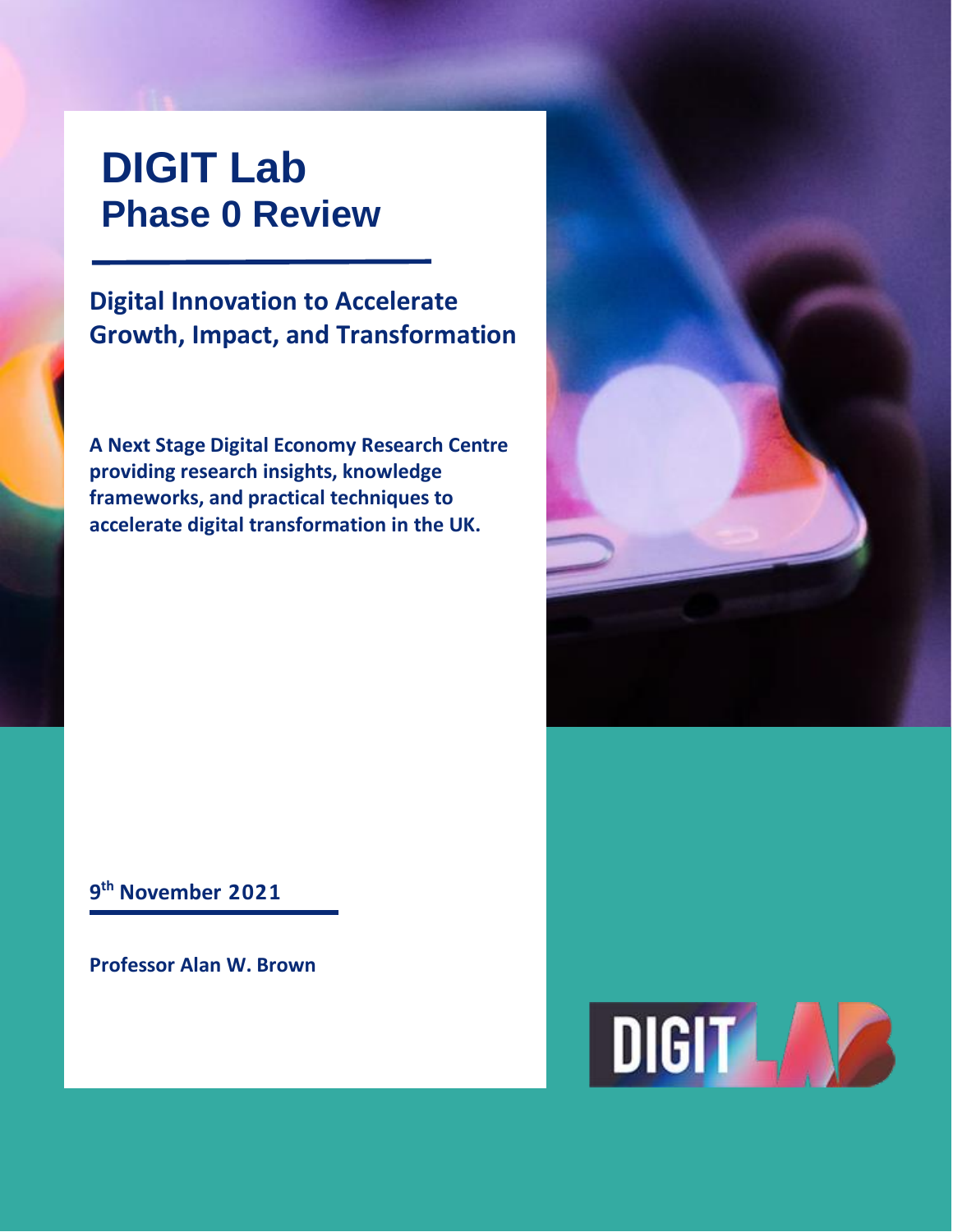# **DIGIT Lab – Digital Innovation to Accelerate Growth, Impact, and Transformation**

**DIGIT Lab is an EPSRC Next Stage Digital Economy Centre delivering a 5-year research programme backed by £12.4M in funding. It works with Large Established Organizations (LEOs) to understand barriers to productivity improvements through digital transformation using responsible and sustainable approaches to innovation. Started in March 2021, this report summarizes the initial 6-month activities (Phase 0) of this programme .**

### **Introduction**

The DIGIT Lab is delivering an ambitious research programme investigating a key question for the future of the UK Digital Economy:

*Can Large Established Organizations drive Digital Innovation, Growth, Impact, and Transformation to increase productivity and deliver value while addressing employee well-being and meeting the rising expectations of our society?* 

The original proposal for the DIGIT Lab was developed and submitted for funding in 2019 and approved following a rigorous selection process in early 2020. However, due to circumstances exacerbated by the Covid-19 outbreak, approval for delivery was delayed. Eventually, the DIGIT Lab funding was released at the end of 2020 and the centre was initiated in March 2021.

#### **Phase 0 Focus**

Facing these delays and the challenge of beginning this ambitious programme in the midst of a global pandemic, the leadership team for the DIGIT Lab embarked on an immediate review of the proposed timetable, milestones, and approach to delivering on its objectives. In light of this, it was decided that the most appropriate way to proceed was to use the first 6 months of the programme as a "Phase 0" period to conduct a broad review of the activities to be undertaken with three key aims:

1. Determine the impact of the Covid-19 pandemic on the context, challenges, and opportunities for digital transformation in LEOs.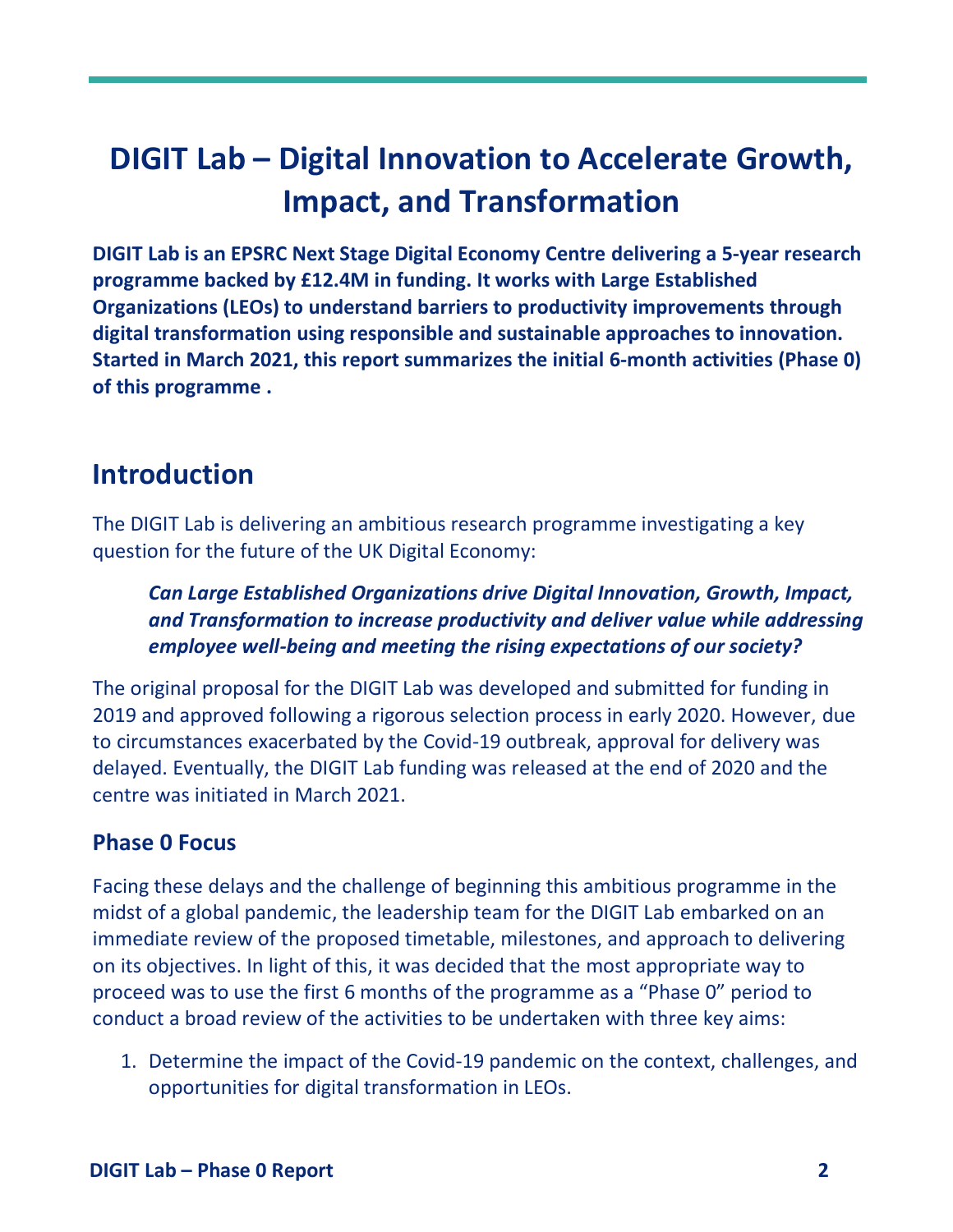- 2. Reassess the operational environment facing the academic and industry partners to optimize the execution of the programme within these constraints.
- 3. Organize and prioritize the work to be undertaken for optimal impact in the emerging post-pandemic environment.

This report provides an overview of the work undertaken in DIGIT Lab Phase 0, explores the implications of this work for the future of the DIGIT Lab's activities, and makes several broader observations on the current state and future directions for research in the digital transformation of LEOs in these challenging times.

### **Background**

From our previous DE research, and in discussion with our partners, what emerged was a fundamental challenge: to reimagine Large Established Organizations for the digital age. Beyond "digitizing" current products and practices, LEOs face several critical dilemmas: How to direct their digital transformation efforts to deliver greater value while learning more about products and services in use; When to compete by sharing and cooperating in ecosystems rather than directly challenging others entering their market; Where to prioritize the drive for efficiencies through automation without dehumanizing the workplace; How to structure digital delivery activities to be flexible and agile while ensuring employee wellness to create a workforce that is engaged, included, and supported.

With this context, the DIGIT Lab defines a comprehensive research programme building on over £10M of previous DE research investment conducted by the team to create a Next Stage Digital Economy Research Centre with the aim to:

- 1. Integrate previous results by bringing together organizational, business model, and technology innovation strands into a toolkit to accelerate time-to-value for LEOs;
- 2. Deepen our insights into the stresses created by digitization on organizations, teams, and individuals to meet the changing expectations of our society for responsible approaches to increasing productivity.
- 3. Create an engaged community of researchers and practitioners who work collaboratively to encourage research-led advances in practical settings, exchange knowledge, and enhance skills to deliver responsible, sustainable digital transformation for the benefit of the UK economy and beyond.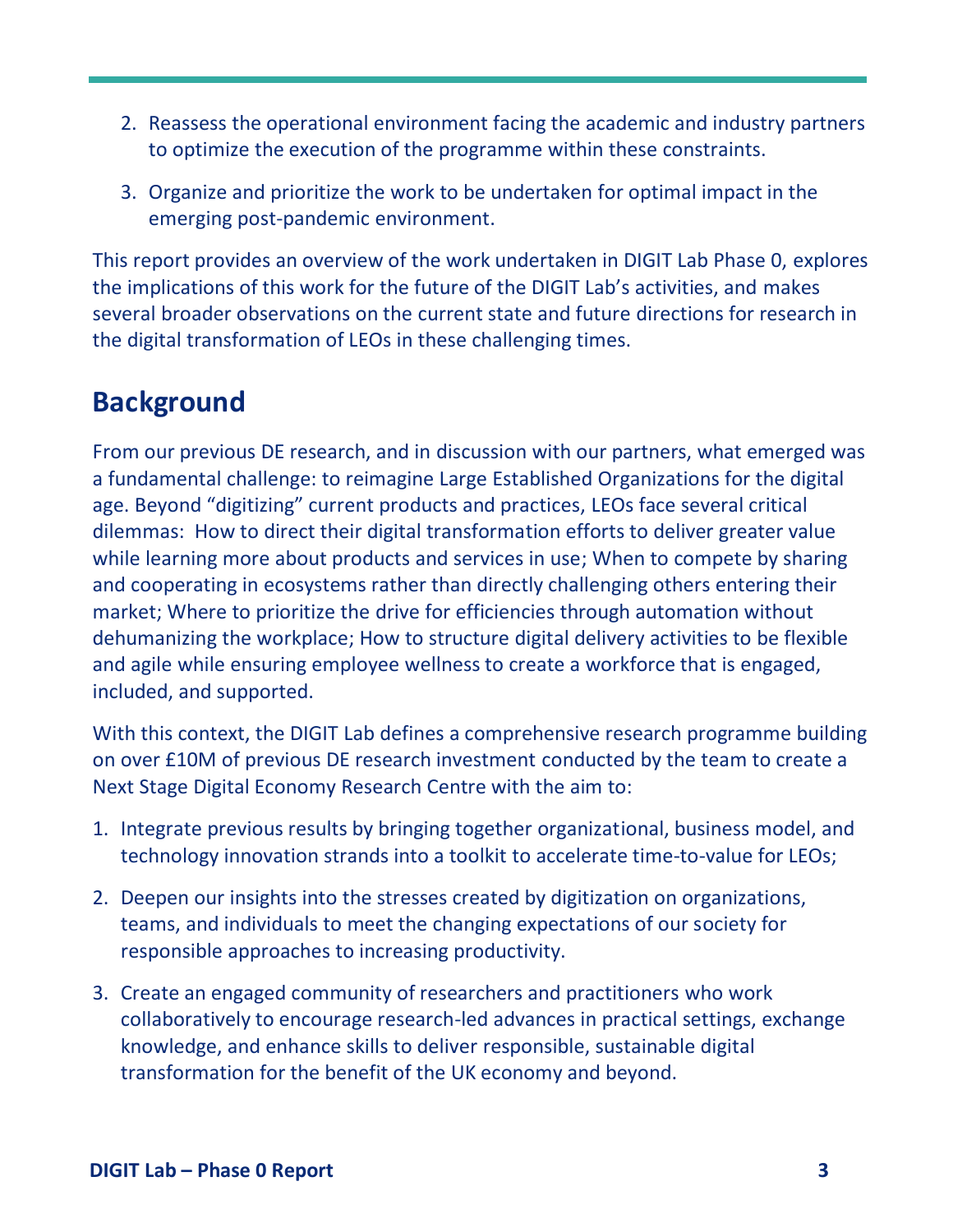To achieve these aims, DIGIT Lab brings together a multi-disciplinary academic team led by the University of Exeter with the Universities of East Anglia and Oxford Brookes, and a strong consortium of over 20 partners. They cooperate in an ambitious research programme backed £3.6M of EPSRC research funding, £5.5M of industry support, and over £3M of academic support. Partners represent 4 key communities:

- Technology and testbed providers (including AWS, SAP, VMWare, BT, Digital Catapult, Digital Jersey).
- Users, practitioners and co-researchers (including Zoetis, AB Foods, Syngenta, ARUP, foundry4, dstl).
- Data providers (including Met Office, Centrica, Aggregate Industries).
- Disseminators and educators (including Digital Leaders, Scrum.org, Headspring).

## **Approach**

Fundamental to the 5-year research programme for the DIGIT Lab is to bring together the robust research methods and insights of the academic partners with the pragmatic solution-oriented practices of the industry partners. The alignment between these two communities provides an essential cornerstone of the DIGIT Lab's delivery approach.

While these elements were highlighted in the original DIGIT Lab proposal, their importance has been further emphasized with the rapid adjustments to working practices and operating norms that have characterized the COVID-fueled -disruptions of the past 18 months. For many LEOs, initial emergency actions to ensure business continuity and resilience have given way to deeper concerns about ways to survive and thrive in what many call "the new normal".

Through the combination of these ideas, the DIGIT Lab maintains a strong focus on delivery, yet ensures flexibility to adapt its approach in response to the volatility, uncertainty, complexity, and ambiguity (VUCA) of the environment in which we live and work today. Consequently, the effects of the funding delay and covid pandemic have been assessed against the original centre proposal:

• Direct effects – The implications of a redefined digital landscape with a significant acceleration of digital technology adoption in key domains, a variety of financial pressures on organizations to redesign business models and operational plans to adapt to current market conditions and align with new sales forecasts, rapid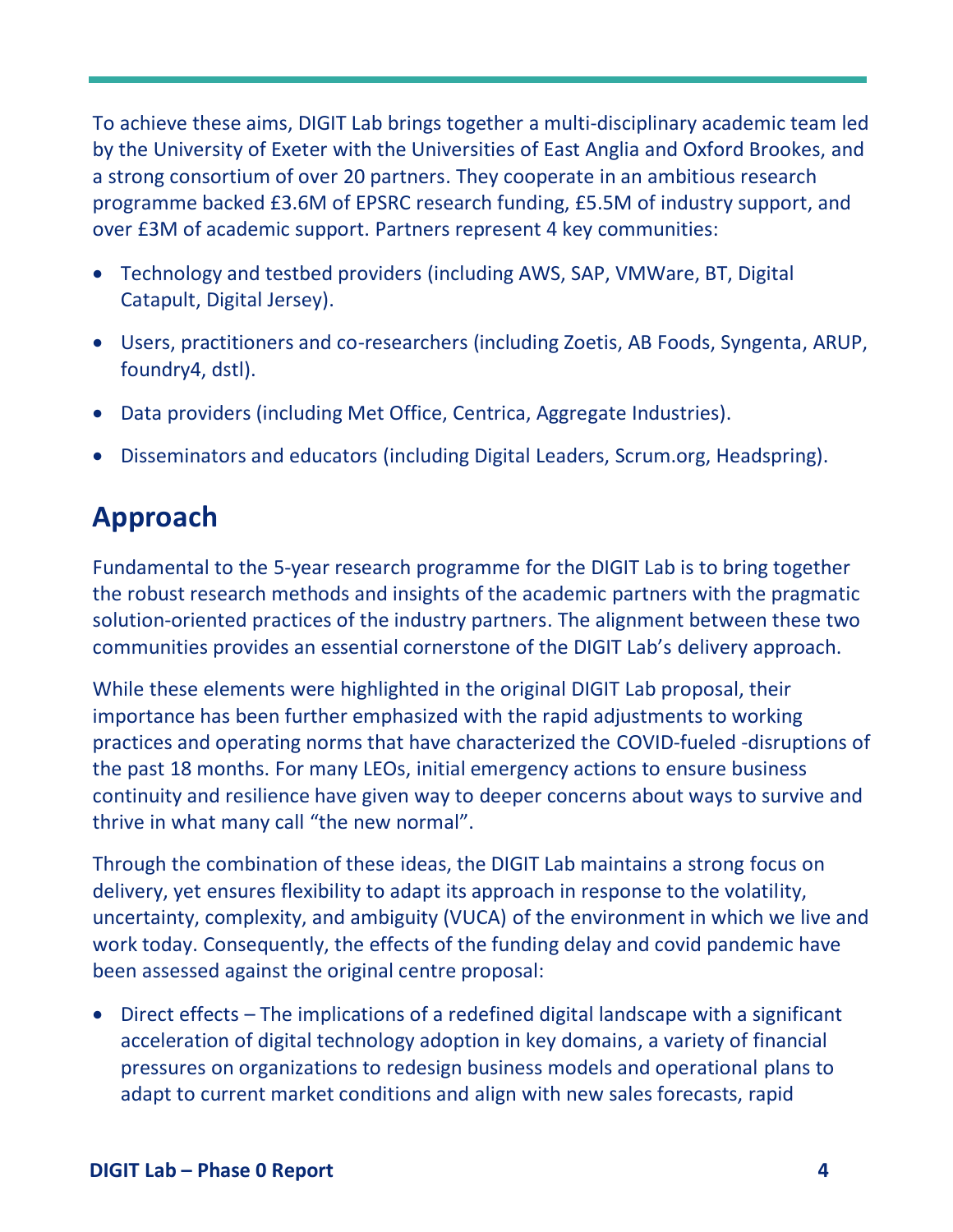reaction to build resilience in supply chains, personnel changes and labour shortages in key areas, lack of opportunity for face-to-face engagement, etc.

• Indirect effects – The uncertainties due to adjustments in working practices, the diminished focus on academic-industry relations as organizations emphasize actions aimed at business continuity, overloading of IT, administrative, and financial support systems dealing with crisis management, a vastly different recruitment outlook for in-demand skills, many different personal stresses and strains as individuals manage major disruptions to their lives and livelihoods, etc.

In such an unprecedented environment, the challenge has been to maintain the original DIGIT Lab centre objectives and research aims while recognizing the need to:

- Revise timescales to account for these impacts.
- Adjust working approaches to account for travel and meeting restrictions.
- Reshape programme phases to increase flexibility for ongoing uncertainty.

#### **Iterative phased delivery**

In responding to this context and to deliver the DIGIT Lab programme, a set of phases has been planned that allow for an iterative approach supporting:

- A co-designed delivery process involving academics, practitioners, policy makers, strategists, etc.
- An agile research profile to provide an adaptive disciplined approach to delivery of results.
- A high impact focus across academic and practitioner communities.
- A transparent delivery style amenable to strong management, review, and governance led by an Independent Advisory Board.

This phased approach is summarized below.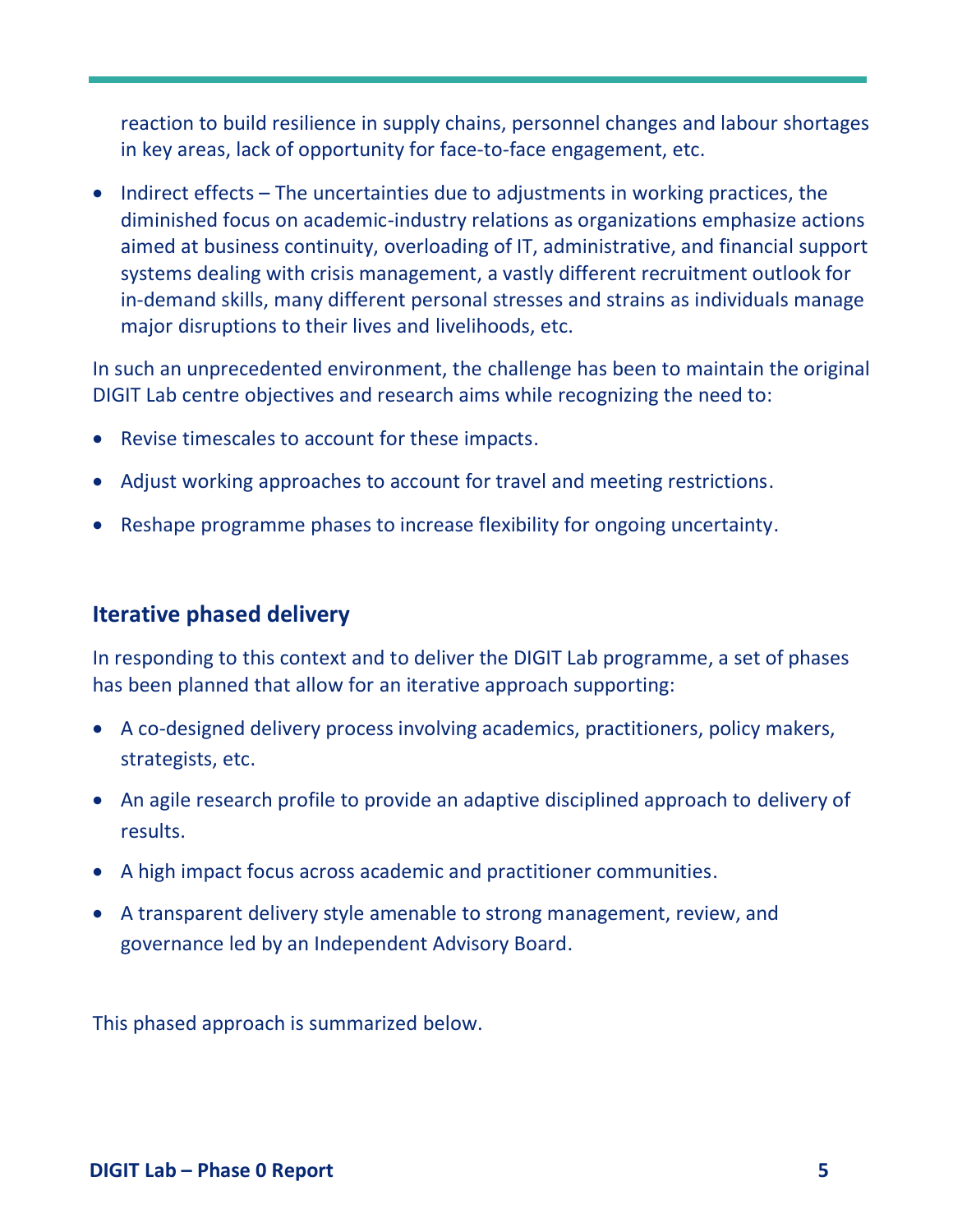

To deliver against this schedule, the DIGIT Lab teams are focused across 5 work packages work packages (WPs), as summarized below. These WPs are organized as cross disciplinary projects that deliver outputs against the DIGIT Lab project plan.



### **Summary of Phase 0 Progress**

To provide the strong foundation required for the DIGIT Lab centre, it has been necessary to maintain an intense focus on defining a robust framework suitable for delivering long-term impact while also ensuring the DIGIT Lab is able to adapt to the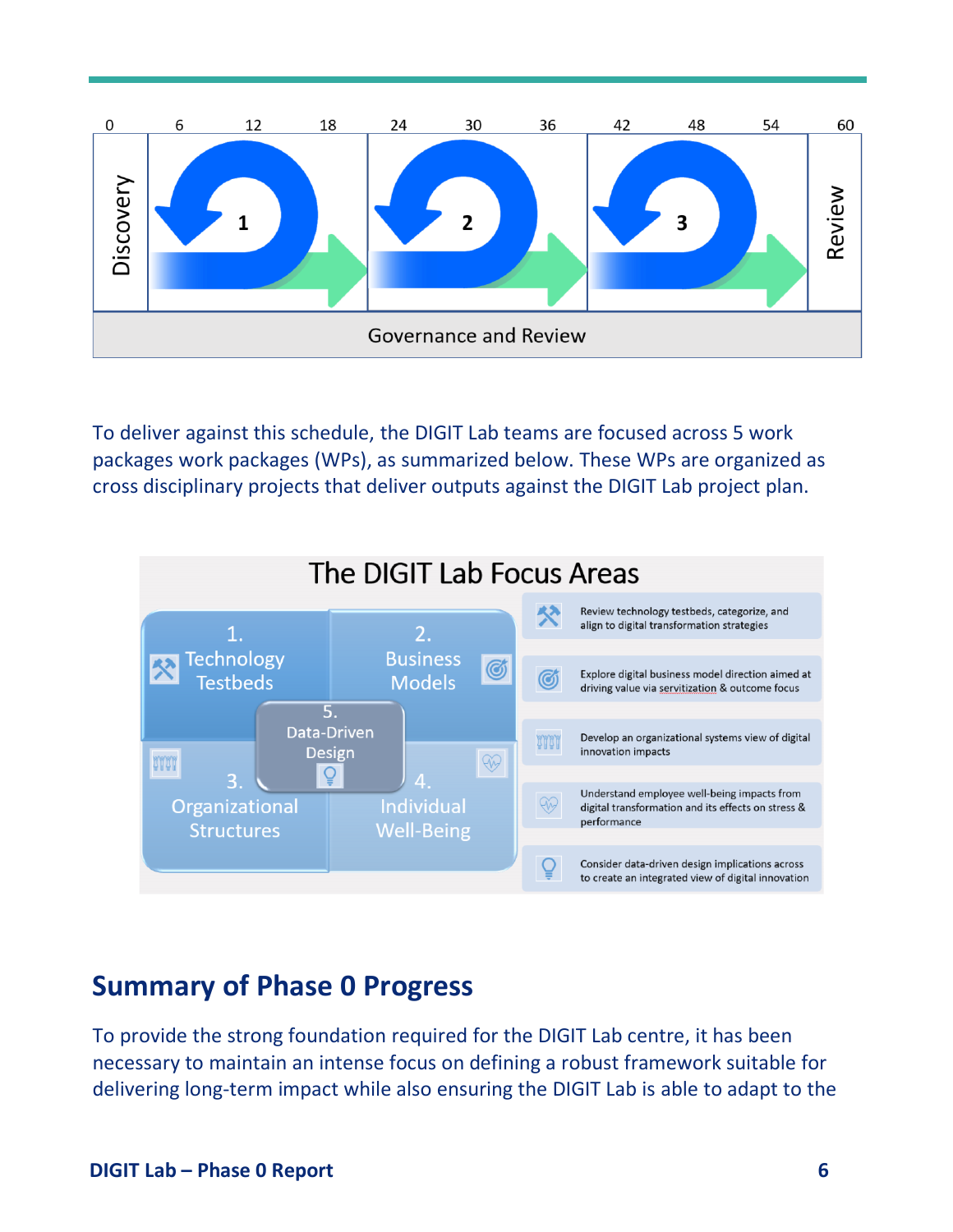volatility of the current environment. To address these competing concerns, the main focus areas in first 6 months have been as follows:

#### **1. Set up administrative, governance, and reporting infrastructure**

The initial ramp up activities for the DIGIT Lab commenced with the formal contract sign off across the three academic partners (the Universities of Exeter, Oxford Brooks, and East Anglia). This ensured that the financial and contractual details are in place for the work to begin and established appropriate internal reporting procedures between the university administrative agencies and the funding bodies.

Alongside financial reporting, additional governance processes outlined in the centre's proposal have been initiated. This includes 4 specific boards as follows:

- Independent Advisory Board (IAB)
- Equality, Diversity, and Inclusion Board (EDIB)
- Management Board (MB)
- Leadership Board (LB)

The details of these boards, their constituents, and their terms of reference are all available via the DIGIT Lab website and in related online documents. These boards have begun their activities with a defined schedule of meetings and are currently in operation to guide and support the operation of the DIGIT Lab.

#### **2. Review programme goals and approach in light of covid pandemic**

Particular attention has been required to assess the primary programme goals and objectives in light of the extraordinary conditions driven by the covid pandemic. The challenges surfaced require continued effort to ensure progress while address 3 key concerns:

- Revising timescales to account for direct and indirect covid-related delays.
- Adjusting working practices to account for travel and meeting restrictions, etc.
- Reshaping programme phases to increase flexibility to adapt to ongoing uncertainties.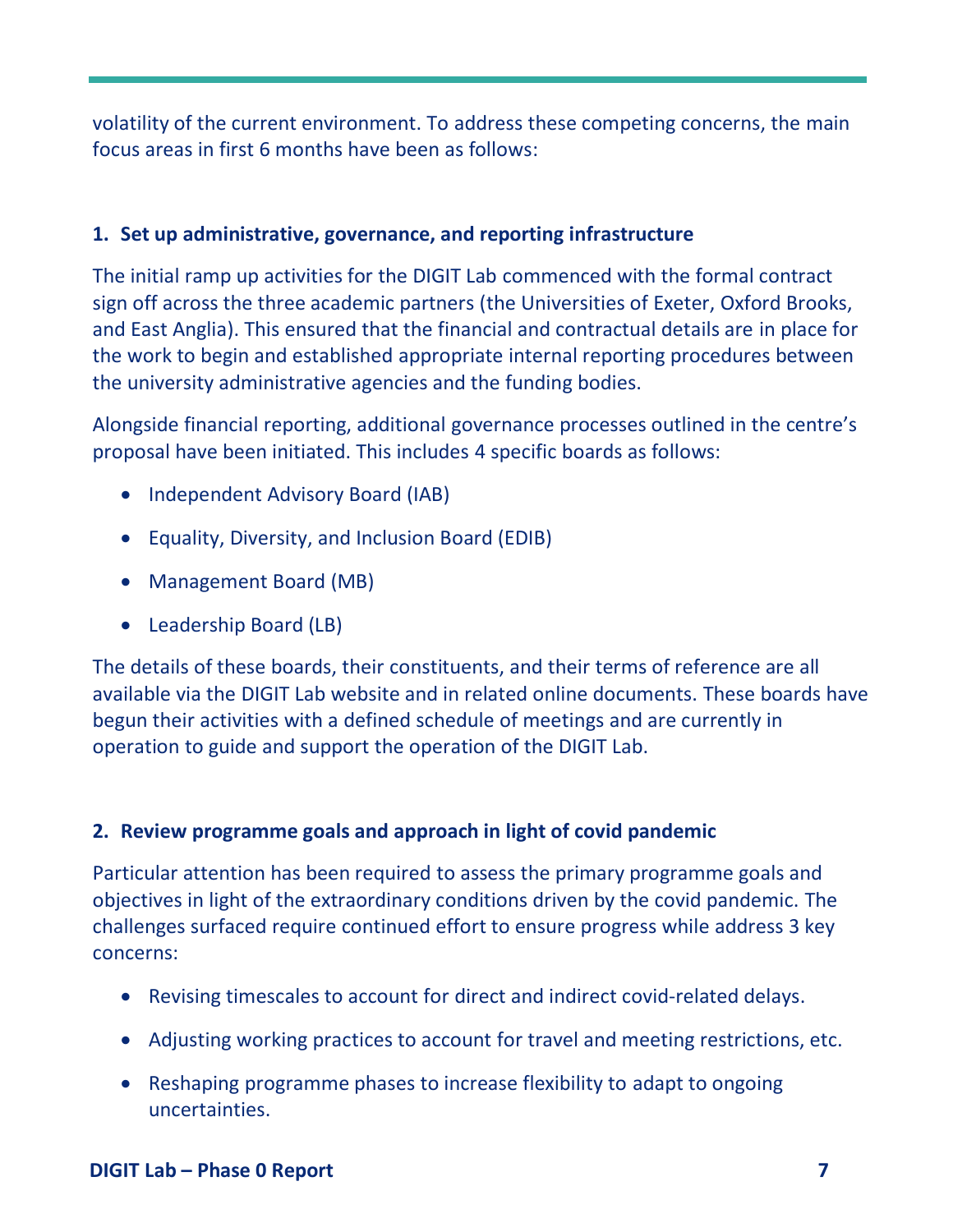#### **3. Reaffirm partner commitments and involvement**

Success of the DIGIT Lab requires coordinated activities across a wide range of partner organizations. Individual meetings have been undertaken with all project partners to understand their changes in circumstances in recent months and to assess the impact of recent events on their contribution in the near and medium term.

While individual circumstances vary, the partners remain excited and engaged with the DIGIT Lab centre. A broad approach has been to categorize their current interests and commitments into three broad groups. These will help to coordinate and manage their initial involvement:

- Community a broad interest in DIGIT Lab with minimal initial involvement in defining the programme and its direction.
- Contributor a specific interest in one or more focus areas in the project with a declared contribution of resources to advance work in these areas.
- Collaborator a deep involvement across several aspects of the programme with significant support to define and contribute to the centre's long-term aims.

Work is on-going to define and manage partners against these three categories.

#### **4. Extend network of participants to broaden and diversify the community**

Since the initial proposal submission, there have been many discussions across a range of individuals and organizations related to the DIGIT Lab's mission. Following the programme's award, we have been able to continue these interacts with the goal of broadening the network and expanding the influence of the centre's work.

On an organizational level, there have been conversations with several potential additional partners. Four new partners have agreed to join the centre and are in different phases of formally becoming part of the team. These are Arup, Zurich Insurance (UK), Ramboll, and Dataswift.

On an individual level, several key digital transformation influencers have been recruited to become "Digital Fellows" as part of the DIGIT Lab. These are unpaid advisors acting as champions for the work and interests of the DIGIT Lab. They are important roles that strengthen the senior team with a wealth of experience across many areas of industry and academia. Initially 6 people have been formally defined as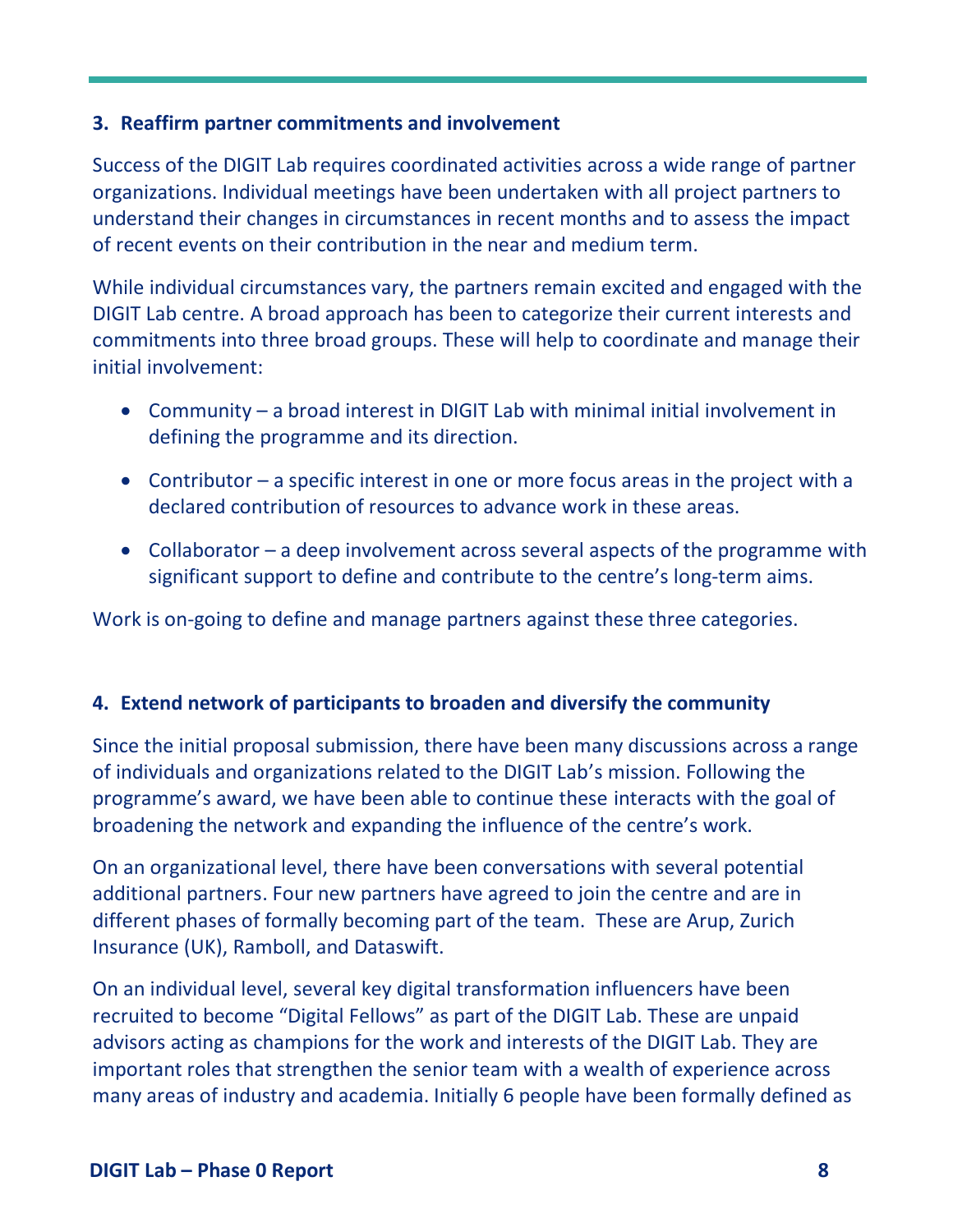Digital Fellows. Their details are available on the DIGIT Lab website. More Digital Fellows will be appointed, as appropriate, over the course of the DIGIT Lab programme.

#### **5. Engage the community in discussions to open up the dialogue**

An important initial set of activities of the DIGIT Lab has been to engage with several different digital transformation communities to position its role and activities. As well as creating interest in the DIGIT Lab's work, this dialogue will help to obtain additional input on where it can bet align its priorities in relation to the wealth of on-going work in the area of digital transformation.

The DIGIT Lab has already participated in a broad set of talks, workshops, reviews, and discussion sessions. This includes a series of talks at the Digital Leaders workshops on Digital Transformation, a DIGIT Lab launch event with over 200 attendees, public workshops hosted by DIGIT Lab project partners, an invited research seminar at Henley Business School, and so on. Further details are listed in detail in the DIGIT Lab website.

#### **6. Complete recruitment activities**

As often is the case, initial recruitment activities are a priority for a new research initiative such as DIGIT Lab. For the DIGIT Lab this is particularly important given the current challenging circumstances for recruitment of researchers in high-demand areas and the limited pool of candidates relevant to its specific goals of undertaking multidisciplinary work at the intersection of several disciplines. Consequently, defining, managing, and executing a strong recruitment approach has appropriately taken up a lot of early effort.

Currently, several key research posts have been filled and several more recruitment activities are in flight. Given the current recruitment environment, progress has been somewhat slower than was initially expected and the work plan has been stretched to accommodate this.

#### **7. Establish initial research focus, approaches, and targets**

While a great deal of effort in the initial stages of this programme have been dedicated to administrative and governance issues, there has also been significant attention